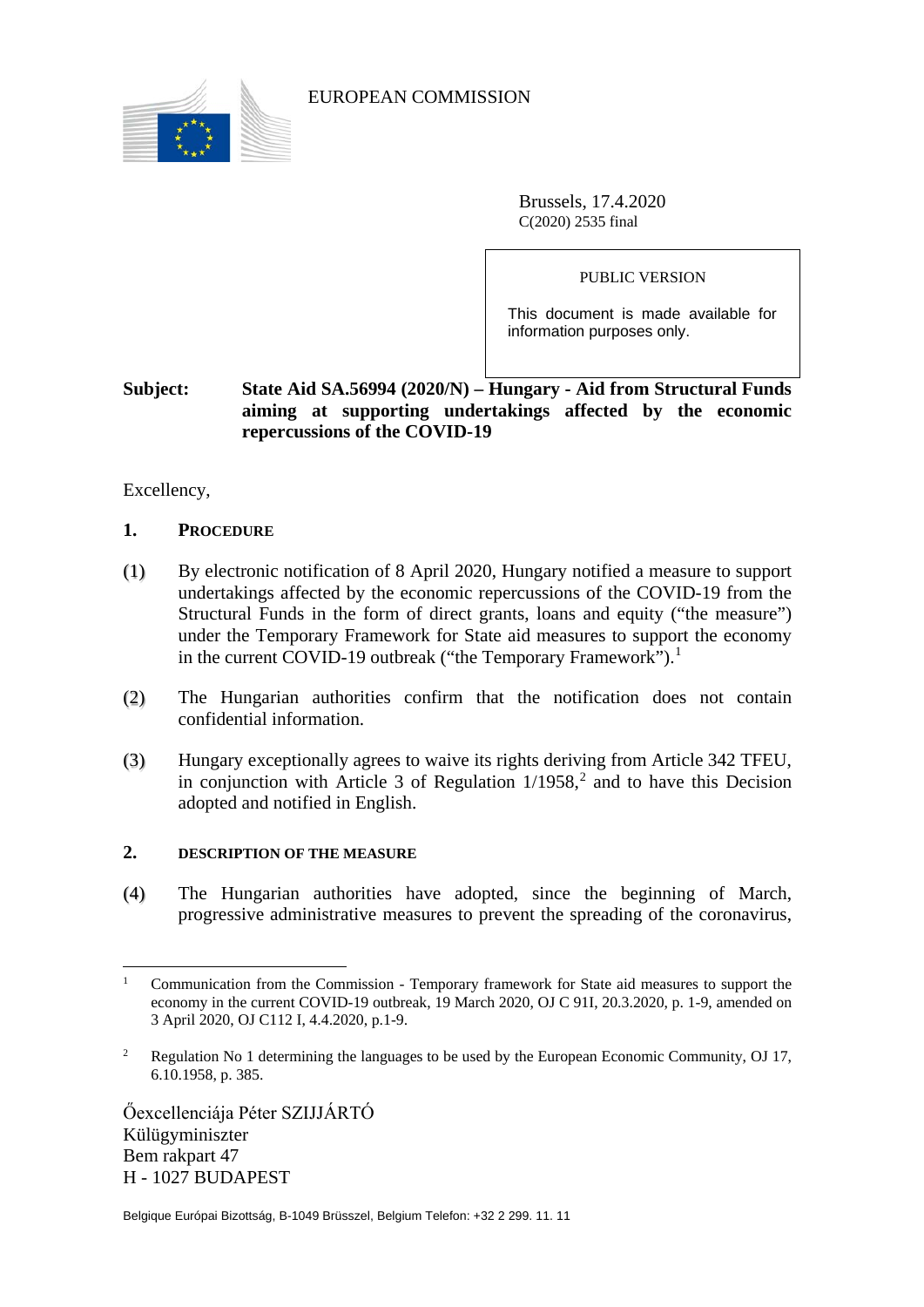in the form of cancellation of events, closure of schools, travel restrictions and limitations of people's movements and curfew rules.

- (5) The consequences of these containment measures are that several sectors experience loss of orders, customers and revenues. A lot of retail shops and other workplaces have suspended their operations. In view of the recent increase of the number of unemployed people and of the global current economic uncertainty, the Hungarian authorities have decided to set up a measure to support undertakings affected by the current health crisis and its consequences, using the Structural Funds for that purpose.
- (6) The measure is expressly based on Article 107(3)(b) of the Treaty on the Functioning of the European Union ("TFEU"), as interpreted by Section 2 of the Temporary Framework.

## **2.1. The nature and form of aid**

<span id="page-1-3"></span>(7) The measure provides aid in the form of direct grants, loans and equity.

## **2.2. National legal basis**

<span id="page-1-2"></span>(8) The legal basis for the measure is the Government Decree 107/2020 (IV. 10.) on the Amendment to Government Decree 255/2014 (X. 10.) on State aid rules concerning the financial resources allocated to the 2014–2020 period.

## **2.3. Administration of the measure**

(9) Four ministerial departments (Ministry of Finance, Ministry of Human capacities, Ministry of Innovation and technology, Ministry of Agriculture) are responsible for administering the measure.

#### **2.4. Budget and duration of the measure**

- (10) The budget for the measure is estimated at HUF 350 000 million (around EUR 1 000 million<sup>[3](#page-1-0)</sup>). The scheme is co-financed by the European Regional Development Fund (ERDF), European Social Fund (ESF), Cohesion Fund (CF), European Agricultural Fund for Rural Development (EAFRD), European Maritime and Fisheries Fund (EMFF)<sup>[4](#page-1-1)</sup>, (hereinafter, the "Funds Involved").
- (11) No individual aid will be awarded beyond 31 December 2020.

# **2.5. Beneficiaries**

(12) The final beneficiaries of the measure are all undertakings active in Hungary, whatever their size and legal form, which are affected by the economic repercussions of the COVID- 19. Aid may be granted under the measure only to undertakings that were not in difficulty within the meaning of the General Block

<span id="page-1-0"></span><sup>&</sup>lt;sup>3</sup> Change rate  $15/04/2020$ : 1 EUR = 350.3 HUF [https://www.ecb.europa.eu/stats/policy\\_and\\_exchange\\_rates/euro\\_reference\\_exchange\\_rates/html/euro](https://www.ecb.europa.eu/stats/policy_and_exchange_rates/euro_reference_exchange_rates/html/eurofxref-graph-huf.en.html) [fxref-graph-huf.en.html](https://www.ecb.europa.eu/stats/policy_and_exchange_rates/euro_reference_exchange_rates/html/eurofxref-graph-huf.en.html)

<span id="page-1-1"></span><sup>&</sup>lt;sup>4</sup> Including co-financing under European Union Solidarity Fund (EUSF) or the Coronavirus Response Investment Initiative (CRII) related regulations.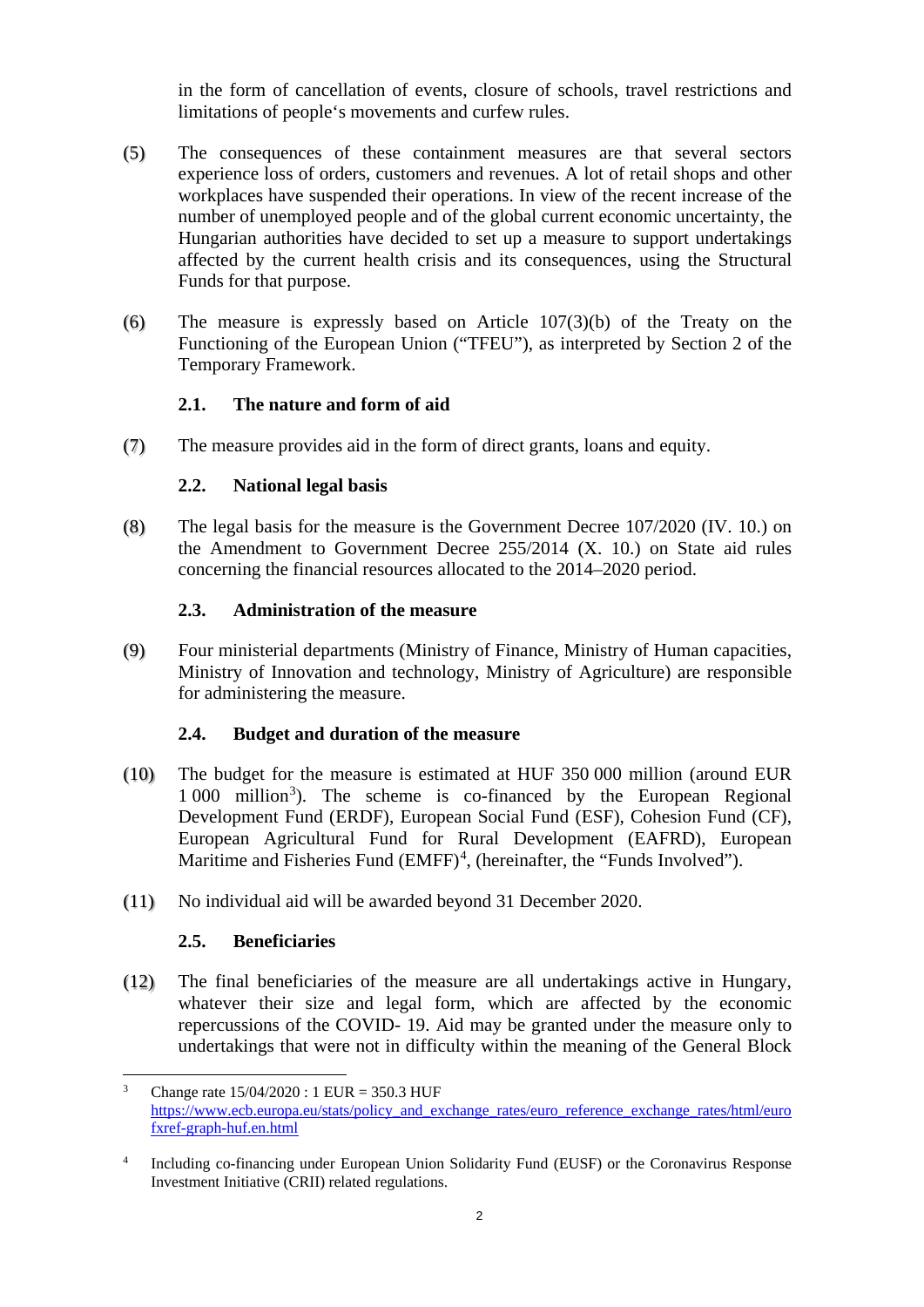Exemption Regulation, the Agricultural Block Exemption Regulation and the Fisheries Block Exemption Regulation <sup>[5](#page-2-0)</sup> on 31 December 2019.

## **2.6. Sectoral and regional scope of the measure**

(13) The measure is in principle open to all sectors and applies to the whole territory of Hungary. The only geographical or sectoral exclusions that will apply are those provided for in the regulations governing the Funds Involved<sup>[6](#page-2-1)</sup> (e.g., territorial restrictions of individual Operational Programmes; sectoral restrictions in the scope of the ESI Funds regulations).

## **2.7. Basic elements of the measure**

- (14) The maximum overall aid amount per undertaking (gross, i.e. before any deduction of tax or other charge) is the HUF equivalent of EUR 800 000. Where the aid is granted in the form of loans and equity the total nominal value of such measures remains below the overall cap of EUR 800 000 per undertaking.
- (15) The aid does not exceed the HUF equivalent of EUR 100 000 per undertaking active in the primary production of agricultural products.
- (16) The aid does not exceed the HUF equivalent of EUR 120 000 per undertaking active in the fishery and aquaculture sector.
- (17) The Hungarian authorities confirm that where the beneficiaries are undertakings active in the processing and marketing of agricultural products, the aid is not being partly or entirely passed on to primary producers and is not fixed on the basis of the price or quantity of products purchased from primary producers or put on the market by the undertakings concerned.
- (18) For agricultural, fisheries and aquaculture sector, the Hungarian authorities confirm that:
	- (a) aid to undertakings active in the primary production of agricultural products is not fixed on the basis of the price or quantity of products put on the market;
	- (b) aid to undertakings active in the fishery and aquaculture sector does not concern any of the categories of aid referred to in Article 1, paragraph (1), (a) to (k) of Commission Regulation (EU) No 717/2014.

<span id="page-2-0"></span> $\frac{1}{5}$ <sup>5</sup> Undertakings in difficulties are respectively defined in Article  $2(18)$  of the Commission Regulation (EU) No 651/2014 of 17 June 2014 declaring certain categories of aid compatible with the internal market in application of Articles 107 and 108 of the Treaty, OJ L 187 of 26.6.2014, p. 1; in Article 2(14) of the Commission Regulation (EU) No 702/2014 of 25 June 2014 declaring certain categories of aid in the agricultural and forestry sectors and in rural areas compatible with the internal market in application of Articles 107 and 108 of the Treaty, OJ L 193 of 1.7.2014, p.1; in Article 3(5) of the Commission Regulation (EU) No 1388/2014 of 16 December 2014 declaring certain categories of aid to undertakings active in the production, processing and marketing of fishery and aquaculture products compatible with the internal market in application of Articles 107 and 108 of the Treaty, OJ L 369 of 24 December 2014, p. 37.

<span id="page-2-1"></span><sup>&</sup>lt;sup>6</sup> Including the European Structural and Investment (ESI) Funds, the EUSF and the CRII regulations.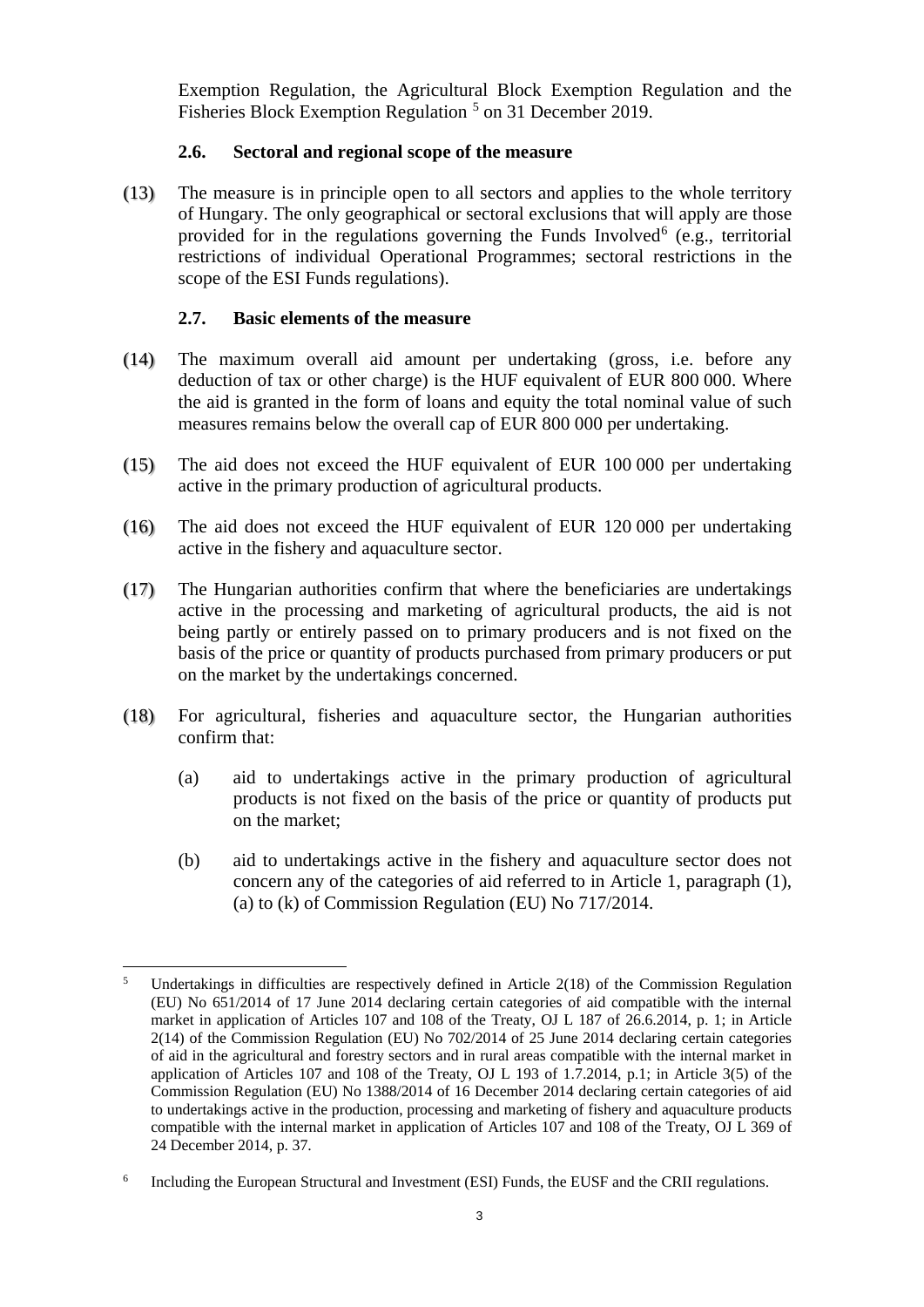- (19) Where an undertaking is active in several sectors to which different maximum amounts apply, Hungary will ensure, by appropriate means such as separation of accounts, that for each of these activities the relevant ceiling is respected and that the highest possible amount of EUR 800 000 is not exceeded in total.
- (20) The Hungarian authorities undertake to suspend the granting and/or payment of any aid covered by the notified aid scheme in respect of any undertaking which has benefited from an earlier unlawful aid declared incompatible by a Commission decision (either in the form of individual aid or aid covered by an aid scheme declared incompatible) until the undertaking has repaid or paid into a separate account the unlawful and incompatible aid and the corresponding recovery interest.

# **2.8. Cumulation**

- (21) The aid ceilings and cumulation maxima fixed under the measure shall apply regardless of whether the support for the aided project is financed entirely from State resources or partly financed by the Union.
- (22) Aid granted under the measure may be cumulated with "de minimis" support, as well as with other block exempted schemes and aid under other sections of the Temporary Framework provided the cumulation rules in those Regulations are respected. The Hungarian authorities confirm that the respective cumulation rules, as set out in paragraph 20 of the Temporary Framework, will be respected.

## **2.9. Monitoring and reporting**

(23) The Hungarian authorities confirm that they will respect the monitoring and reporting obligations laid down in Section 4 of the Temporary Framework, (*e.g.*, by 31 December 2020, a list of measures put in place on the basis of schemes approved under the Temporary Framework must be provided to the Commission; detailed records regarding the granting of aid must be maintained for 10 years upon granting of the aid, etc.).

# **3. ASSESSMENT**

#### **3.1. Lawfulness of the measure**

(24) By notifying the measure before putting it into effect, the Hungarian authorities have respected their obligations under Article 108(3) TFEU.

#### **3.2. Existence of State aid**

- (25) For a measure to be categorised as aid within the meaning of Article 107(1) TFEU, all the conditions set out in that provision must be fulfilled. First, the measure must be imputable to the State and financed through State resources. Second, it must confer an advantage on its recipients. Third, that advantage must be selective in nature. Fourth, the measure must distort or threaten to distort competition and affect trade between Member States.
- (26) The measure is imputable to the State, since it is granted and administered by four ministerial departments (i.e. Ministry of Finance, Ministry of Human capacities, Ministry of Innovation and technology, Ministry of Agriculture) and it is based on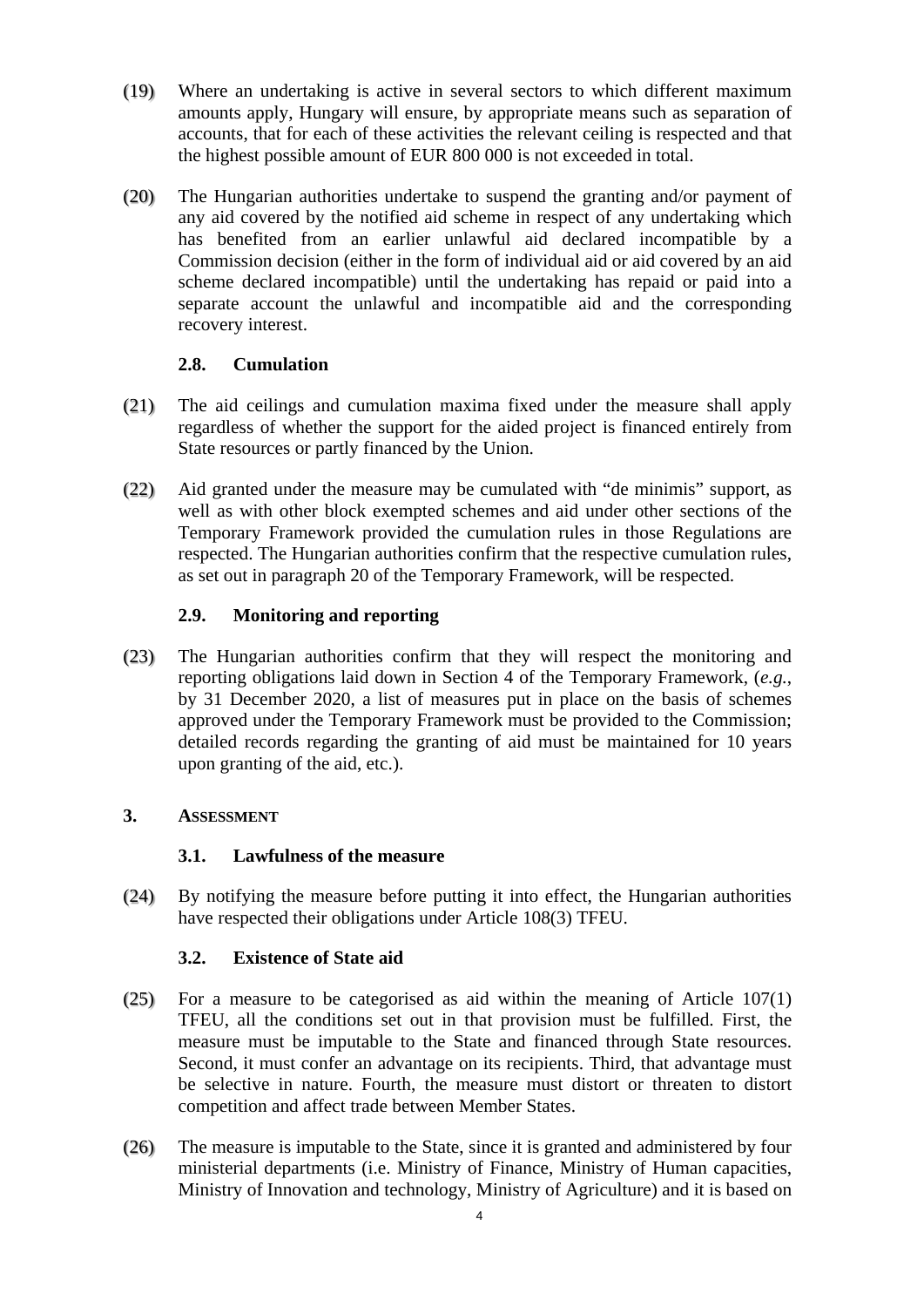the legislative acts mentioned in recital [\(8\).](#page-1-2) It is financed through State resources, since it is co-financed by the Funds Involved<sup>[7](#page-4-0)</sup>, and the national authorities have discretion about the use of these Funds.

- (27) The measure confers an advantage on its beneficiaries in the form of direct grants, loans and equity (recital [\(7\)\)](#page-1-3). The measure thus relieves those beneficiaries of costs, which they would have to bear under normal market conditions.
- (28) The advantage granted by the measure is selective, since it is awarded only to certain undertakings, in particular undertakings eligible for structural funds in Hungary, with territorial and sectorial restrictions concerning the Funds Involved, which are affected by the economic repercussions of the COVID- 19.
- (29) The measure is liable to distort competition, since it strengthens the competitive position of its beneficiaries. It also affects trade between Member States, since those beneficiaries are active in sectors in which intra-Union trade exists.
- (30) In view of the above, the Commission concludes that the measure constitutes aid within the meaning of Article 107(1) TFEU. The Hungarian authorities do not contest that conclusion.

## **3.3. Compatibility**

- (31) Since the measure involves aid within the meaning of Article 107(1) TFEU, it is necessary to consider whether that measure is compatible with the internal market.
- (32) Pursuant to Article 107(3)(b) TFEU the Commission may declare compatible with the internal market aid "*to remedy a serious disturbance in the economy of a Member State*".
- (33) By adopting the Temporary Framework on 19 March 2020, the Commission acknowledged (Section 2) that "*the COVID-19 outbreak affects all Member States and that the containment measures taken by Member States impact undertakings*". The Commission concluded that "*State aid is justified and can be declared compatible with the internal market on the basis of Article 107(3)(b) TFEU, for a limited period, to remedy the liquidity shortage faced by undertakings and ensure that the disruptions caused by the COVID-19 outbreak do not undermine their viability, especially of SMEs*".
- (34) The measure is one of a series of measures conceived at national level by the Hungarian authorities to remedy a serious disturbance of the Hungarian economy. It aims at supporting undertakings affected by the economic repercussions of the COVID-19 in Hungary. The measure is of a scale that can be reasonably anticipated to produce effects across the entire Hungary's economy. Furthermore, the measure has been designed to meet the requirements of a specific category of aid described in Section 3.1 of the Temporary Framework.

<span id="page-4-0"></span> <sup>7</sup> The notified measure is financed by European Regional Development Fund (ERDF), European Social Fund (ESF), Cohesion Fund (CF), European Agricultural Fund for Rural Development (EAFRD), European Maritime and Fisheries Fund (EMFF), European Union Solidarity Fund (EUSF) or the Coronavirus Response Investment Initiative (CRII) (see recital (10)).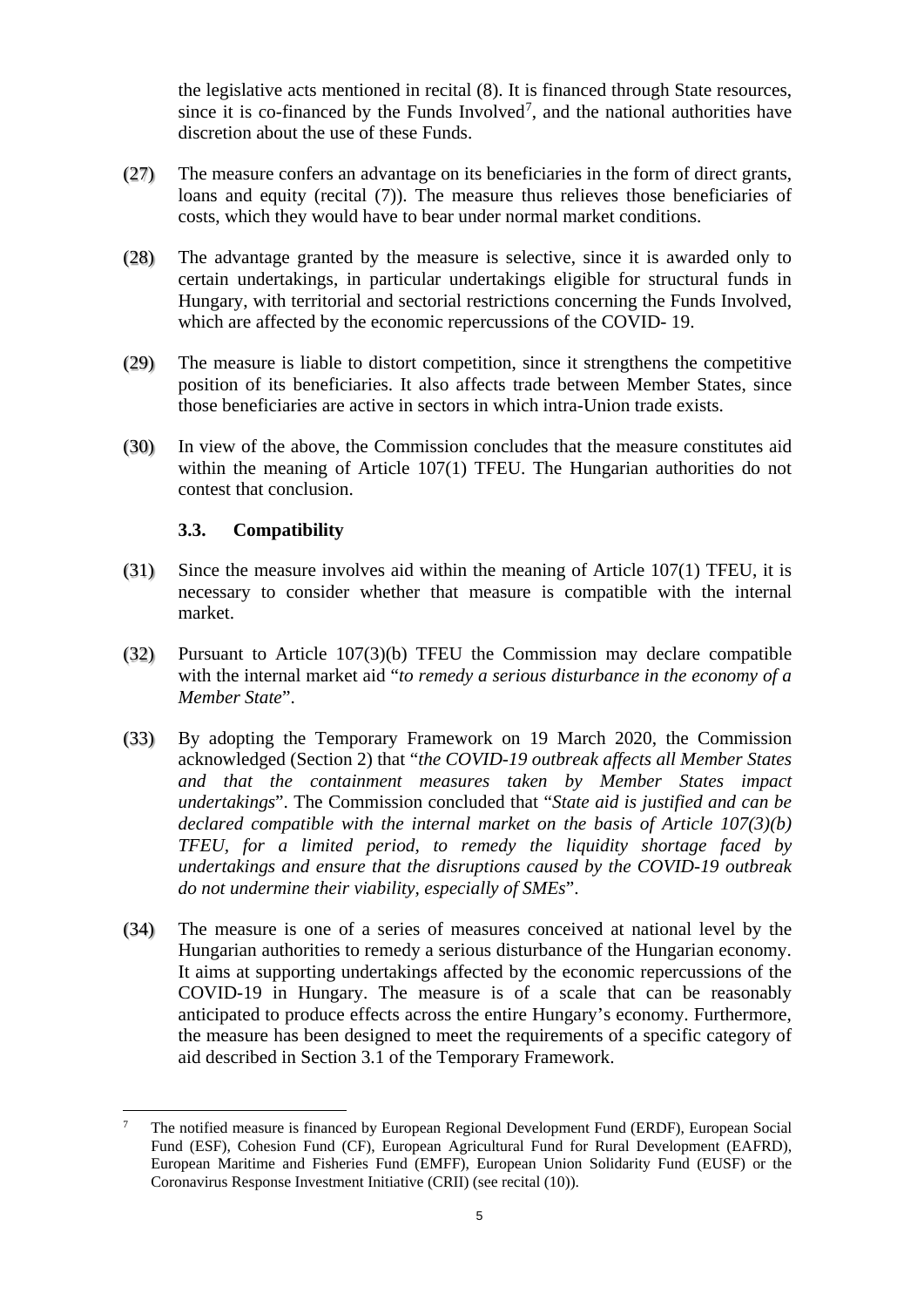- (35) The Commission accordingly considers that the measure is necessary, appropriate and proportionate to remedy a serious disturbance in the economy of a Member State and meets all the conditions of the Temporary Framework. In particular:
	- (a) The overall nominal value of grants, loans and equity does not exceed EUR 800 000 per undertaking (recitals (14) and (15)); the condition of paragraph 22(a) of the Temporary Framework is therefore considered to be met;
	- (b) The aid takes the form of direct grants, loans and equity, and therefore complies with paragraphs 22(a) and 23(a) of the Temporary Framework;
	- (c) The estimated budget of the scheme is HUF 350 000 million (recital (10)). Therefore, the condition of paragraph 22(b) of the Temporary Framework is considered to be met;
	- (d) In compliance with paragraph  $22(c)$  of the Temporary Framework, the aid will only be granted to undertakings which were not already in difficulty on 31 December 2019 (recital (12));
	- (e) The aid will be granted no later than 31 December 2020 (recital (11)); hence the condition set out in paragraph 22(d) of the Temporary Framework is met;
	- (f) Aid granted to beneficiaries active in the processing and marketing of agricultural products is conditional on not being partly or entirely passed on to primary producers and is not fixed on the basis of the price or quantity of products purchased from primary producers or put on the market by the undertakings concerned (recital (18)); therefore, the condition of paragraph 22(e) of the Temporary Framework is considered to be met;
	- (g) The overall nominal value of grants, loans and equity does not exceed EUR 120 000 per undertaking active in the fishery and aquaculture sector (recital (17)) or EUR 100 000 per undertaking active in the primary production of agricultural products (recital (16)); hence the condition set out in paragraph 23(a) of the Temporary Framework is met;
	- (h) aid to undertakings active in the primary production of agricultural products must not be fixed on the basis of the price or quantity of products put on the market (recital  $(19)(a)$ ); hence the condition set out in paragraph 23(b) of the Temporary Framework is met;
	- (i) aid to undertakings active in the fishery and aquaculture sector does not concern any of the categories of aid referred to in Article 1, paragraph (1), (a) to (k) of Commission Regulation (EU) No  $717/2014$  (recital  $(19)(b)$ ); therefore the condition set out in paragraph 23(c) of the Temporary Framework is met.
	- (j) where an undertaking is active in several sectors to which different maximum amounts apply, in accordance with points  $22(a)$  and  $23(a)$  of the Temporary Framework, Hungary will ensure, by appropriate means such as separation of accounts, that the relevant ceiling is respected for each of these activities and that the highest possible amount of EUR 800 000 is